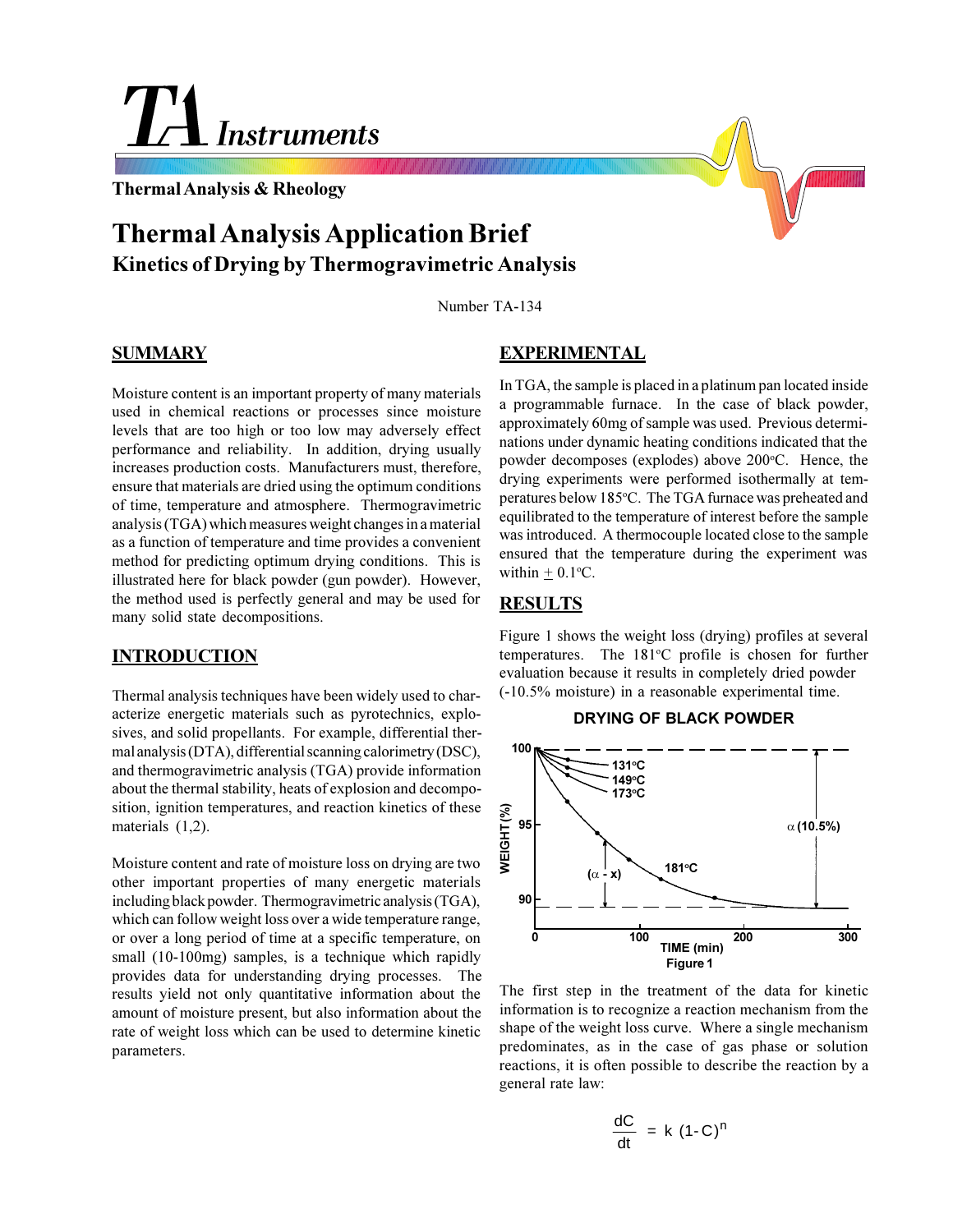where:  $C =$  fractional conversion

$$
t = time (min)
$$

- $k =$ rate constant (min<sup>-1</sup>)
- n = reaction order

Some relatively straightforward solid-to- (solid  $+$  gas) reactions include polymer drying, and polymer degradation. It would seem likely therefore that the drying of other materials, such as black powder, may also follow first order kinetics. This is quite simple to check using the experimental data.

## **Example**

Consider the reaction:

$$
A \longrightarrow
$$
 Products

If first order kinetics are followed, then the rate of the reaction is proportional to the concentration of A:

$$
Rate = k \cdot (conc. A)
$$

In the case of drying the reaction is:

$$
(H2O) absorbed \longrightarrow (H2O) Gas
$$

Let  $\alpha$  be the concentration of (H<sub>2</sub>O) absorbed at t=o and ( $\alpha$ x) be the concentration of  $(H_2O)$  absorbed at any other time denoted by t.  $\frac{dx}{dt}$  = k ( $\alpha$  - x)

The reaction rate for desorbtion is:

On Integration, this equation becomes:

$$
k = \frac{1}{t} ln \left( \frac{\alpha}{\alpha - x} \right)
$$

Using values of  $\alpha$ ,  $\alpha$ -x, and t from the 181°C experimental curve shown in Figure 1, the rate constant, k, can be calculated at any point in the reaction. The actual data is shown in Table 1.

| Table 1<br><b>Black Powder Drying</b><br><b>Experimental Data</b> |                   |                          |  |  |
|-------------------------------------------------------------------|-------------------|--------------------------|--|--|
| $t$ (min)                                                         | $\alpha$ -x (%wt) | $k$ (min <sup>-1</sup> ) |  |  |
| 30                                                                | 7.20              | 0.0113                   |  |  |
| 60                                                                | 5.12              | 0.0113                   |  |  |
| 90                                                                | 3.50              | 0.0117                   |  |  |
| 120                                                               | 2.25              | 0.0125                   |  |  |

Within experimental accuracy, this data is consistent with first order kinetics at least up to  $t = 60$  min.

For more complex solid state reactions, the simple practice of guessing the reaction order is not applicable and a more general method must be used to find the reaction mechansim. Many solid state reactions take place in three stages, which may be described as follows:

- 1. Induction formation of reaction sites or nuclei
- 2. Acceleration reaction interface increasing
- 3. Deceleration reaction interface decaying

It is expected that solid state reactions will follow a large variety of kinetic equations. In fact, the apparent occurance of simple "order" equations is mainly coincidential. Many authors have derived expressions which reflect the nature of various reaction types. These are summarized in the book by Keattch and Dollimore (3) and may be conveniently recognized from experimental data using the *Reduced Time Plot* method of Sharp et al (4). In this method, all forms of kinetic expression are written in the form:

$$
F(C) = A \frac{t}{t_{0.5}}
$$

| where: C |           | $=$ fractional conversion                 |
|----------|-----------|-------------------------------------------|
|          | $t_{0.5}$ | $=$ reaction's halflife                   |
|          |           | (time to 50% conversion)                  |
|          | F(C)      | $=$ kinetic expression                    |
|          | A         | $=$ a constant calculated from the actual |
|          |           | form of the kinetic expression.           |

Sharp treats nine kinetic equations in this way, calculating values of A and plotting graphs of C against  $t/t_{0.5}$  for each, each graph having a characteristic shape. These nine reaction types and their corresponding A values are given in Table 2.

| Table 2<br><b>Reaction Types</b> |           |                                            |  |
|----------------------------------|-----------|--------------------------------------------|--|
| Reaction                         |           |                                            |  |
| <b>Type</b>                      | A Value   | <b>Rate-controlling Process</b>            |  |
| $D_1(C)$                         | 0.2500    | Diffusion, one dimensional                 |  |
| D, (C)                           | 0.1534    | Diffusion, two dimensional                 |  |
| $D_{3}(C)$                       | 0.0426    | Diffusion, three                           |  |
|                                  |           | dimensional (spherical                     |  |
|                                  |           | symmetry)                                  |  |
| $D_4(C)$                         | 0.0367    | Diffusion, three                           |  |
|                                  |           | dimensional (contracting)<br>sphere model) |  |
| R, (C)                           | 0.2929    | Moving phase boundary,                     |  |
|                                  |           | two dimensional                            |  |
| $R3$ (C)                         | 0.2063    | Moving phase boundary,                     |  |
|                                  |           | three dimensional                          |  |
|                                  |           | (contracting sphere model)                 |  |
| $A_2(C)$                         | 0.8326    | Random Nucleation,                         |  |
|                                  |           | two dimensional                            |  |
| $A_3(C)$                         | 0.8850    | Random Nucleation,                         |  |
|                                  |           | three dimensional                          |  |
| $F_1(C)$                         | $-0.6931$ | Random Nucleation,                         |  |
|                                  |           | first order decay law                      |  |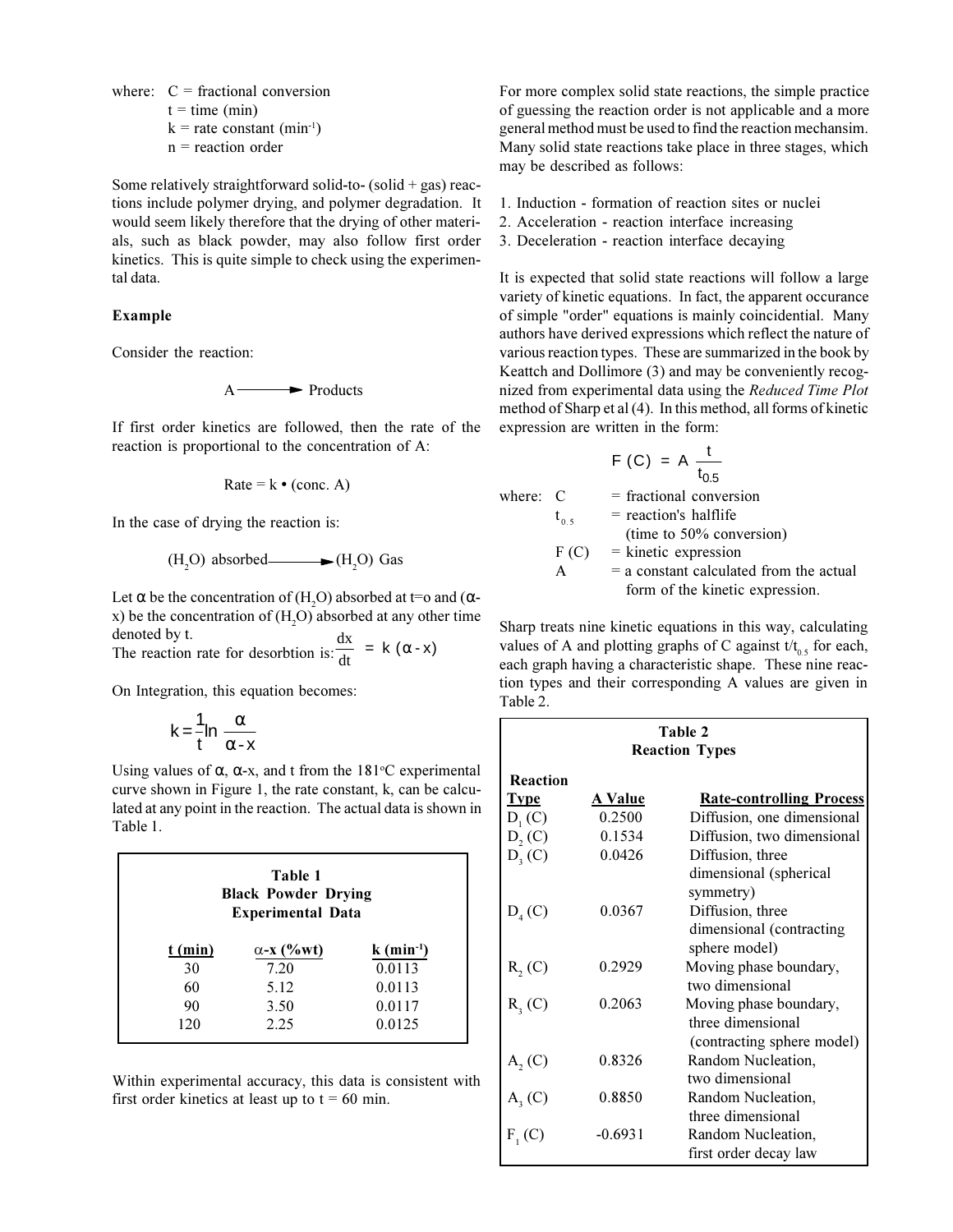The experimental results at 181°C (Figure 1) can be reevaluated using Sharp's approach and plotted as shown in Figure 2. Three calculated curves from Sharp's paper are also shown in Figure 2. These are the theoretical curves for an  $F_1$  (C) type reaction (first order decay), an R<sub>3</sub> (C) type reaction and a  $D<sub>3</sub>$  (C) diffusion controlled reaction.



The theoretical  $F_1(C)$  and  $R_3(C)$  curves are both excellent fits to the experimental curve up to about  $t/t_{0.5} = 1$  supporting the conclusions reached by substituting experimental data into the first order rate equation. Beyond  $t_{0.5}$  the fit of the F<sub>1</sub>. (C) curve becomes progressively poorer, but in the latter stages of the reaction the  $R<sub>3</sub>$  (C) curve becomes a good fit with the experimental curve.

The theoretical model on which the  $R<sub>3</sub>$  (C) curve is based assumes a reaction mechanism in which the rate determining step is the movement of a spherical reaction zone as it contracts towards the center of a solid particle (5). The mechanism for the loss of water from the black powder implied by this data is therefore easy to visualize. First, water is lost from the surface of the powder particles in a random manner, giving rise to the first order kinetics often found for many polymer drying processes. Approximately half the total moisture is lost in this way but, as the reaction proceeds, water from below the surface of the particles starts to vaporize, The rate of this reaction is now controlled by the speed with which the reaction zone moves into the powder particles, not by the rate with which the water diffuses to the surface of the particles. (This would follow  $D<sub>3</sub>$  (C) kinetics, the curve which does not fit the experimental data, as shown in Figure 2).

Having established the reaction mechanism, it is now possible to calculate the activation energy and Arrhenius frequency factor for the drying reaction using the equation:

$$
\ln k = \ln Z - \frac{E}{RT}
$$

- where:  $k =$  rate constant (min<sup>-1</sup>)
	- $Z =$  Arrhenius frequency factor (min<sup>-1</sup>)
	- $T =$  temperature  $(K)$
	- $E =$  activation energy (J/mol)
	- $R = gas constant (8.314 J/mol)$

Using the data from the four isothermal weight loss curves in Figure 1, k values can be calculated according to first order kinetics\* at=30 min and plotted as In k against 1/T (Figure 3). This gives a reasonable straight line, the gradient of which is -E/R. The activation energy, E, measured from this line is 63.2 kJ/mol and, substitution of this value into the Arrhenius equation gives a value of  $187000 \text{ min}^{-1}$  for the frequency factor, Z.

#### **KINETICS OF DRYING BLACK POWDER**



It is now possible to use all these kinetic values and experimental data at 181°C to calculate the approximate drying time at any temperature via the following equation:

t drying time = 
$$
\frac{4.5 \times 0.0113}{k_t}
$$

where:  $t =$  drying time at the desired temperature (min)  $k =$  calculated rate constant at the desired temperature  $(min^{-1})$ 

\*It would also be possible to calculate k values using the  $R_3^2(C)$  equation, but at this point in the reactions, the actual k value, would be very similar to the one used here.